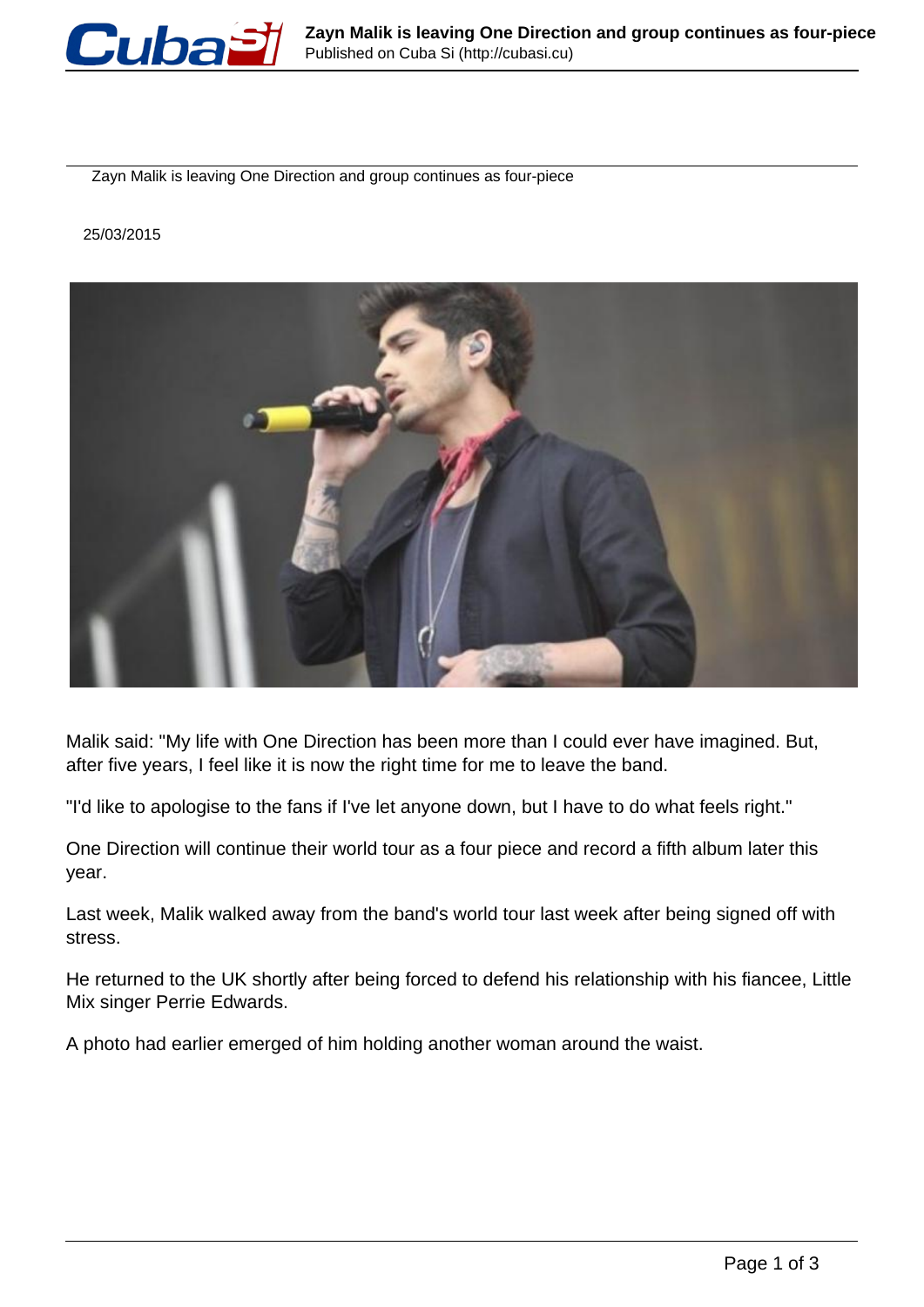

A second photo, taken from behind, showed Malik standing close to the woman. Their hands and arms looked as though they were linked.

In a statement, the rest of the group said: "We're really sad to see Zayn go, but we totally respect his decision and send him all our love for the future.

"The past five years have been beyond amazing - we've gone through so much together, so we will always be friends.

"The four of us will now continue. We're looking forward to recording the new album and seeing all the fans on the next stage of the world tour."